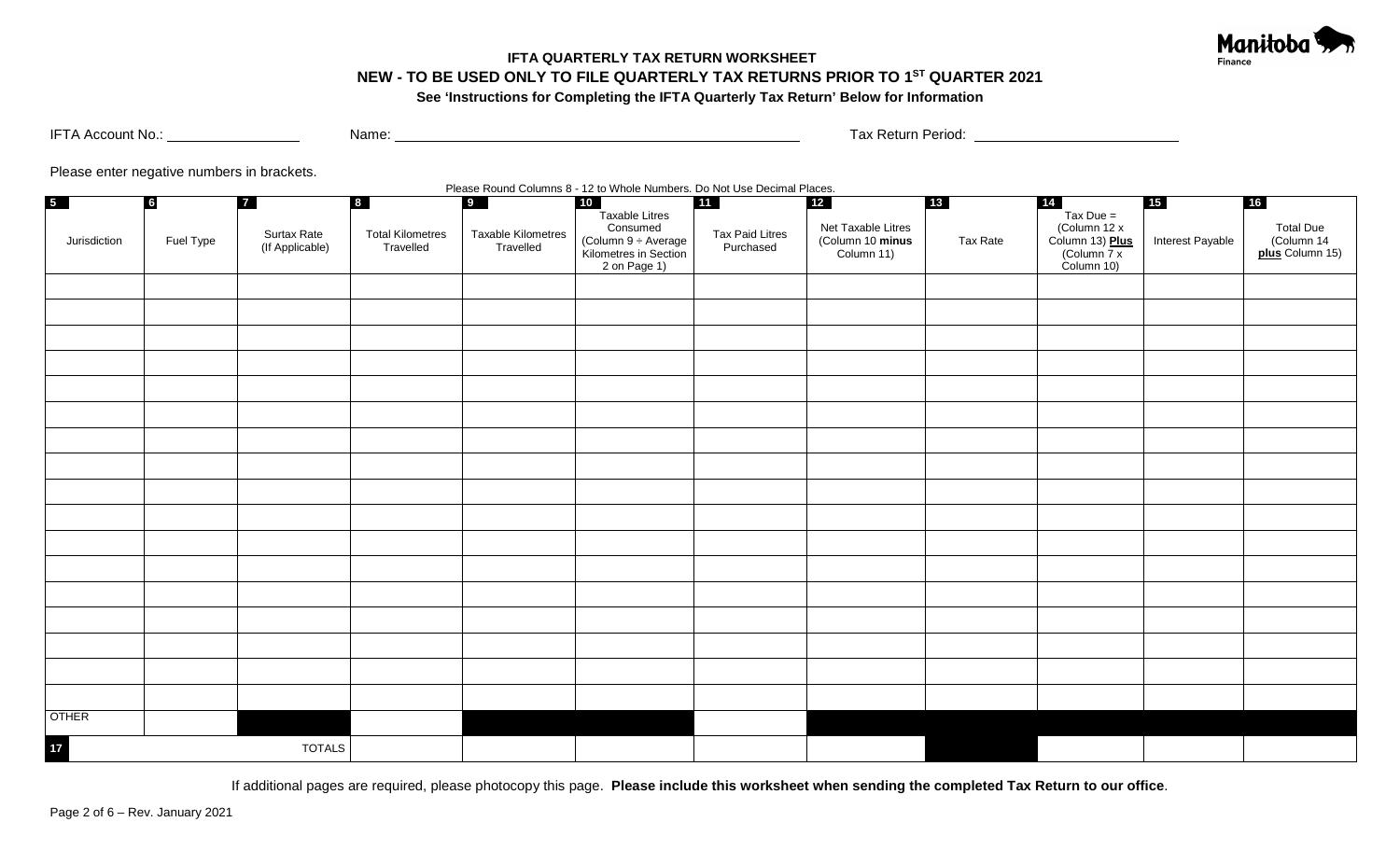Manitoba<sup></sup>

**Beginning with the IFTA 1st quarter 2021 tax return, IFTA quarterly tax returns and tax payments must be completed using TAXcess, the Taxation Division's online system. Paper returns will no longer be accepted. Taxpayers who fail to file and remit using TAXcess when required may be subject to penalties.** 

**Visit TAXcess at [manitoba.ca/TAXcess.](https://taxcess.gov.mb.ca/) The** *Filing a Return* **Help in TAXcess provides complete instructions on how to file the tax return online.**

**IFTA quarterly tax returns for earlier periods may be filed and paid online but it is not a requirement. However, we strongly urge you to file and pay these returns on TAXcess.**

**The following information will assist you in completing the paper IFTA Quarterly Tax Return for periods prior to 1st Quarter 2021.** If you need additional assistance, please call the Manitoba Finance – Taxation Division Winnipeg Office at (204) 945-5603 or Manitoba Toll Free 1-800-782-0318 or visit our website at [www.gov.mb.ca/finance/taxation.](http://www.gov.mb.ca/finance/taxation) To make an IFTA payment on TAXcess, visit [manitoba.ca/TAXcess.](https://taxcess.gov.mb.ca/)

Please visit the IFTA, Inc. website at [www.iftach.org](http://www.iftach.org/) for information on the IFTA Agreement, fuel tax rates and footnotes, ballot proposals and other important IFTA information.

Tax Returns and the full payment of any taxes owing are due quarterly, on or before the last day of the month following the end of the reporting period, **even if you did not travel outside of Manitoba**.

| Quarter                 | <b>Reporting Period</b>     | Due Date                 |
|-------------------------|-----------------------------|--------------------------|
| 1 <sup>st</sup> Quarter | January, February, March    | April 30 <sup>th</sup>   |
| 2 <sup>nd</sup> Quarter | April, May, June            | July 31 <sup>st</sup>    |
| 3 <sup>rd</sup> Quarter | July, August, September     | October 31 <sup>st</sup> |
| 4 <sup>th</sup> Quarter | October, November, December | January 31 <sup>st</sup> |

If the last day of the month is a Saturday, Sunday, or holiday, the next business day is considered the due date. If the Tax Return is not filed by the due date, it is considered delinquent and the licensee will be subject to penalty and interest provisions prescribed by the IFTA Agreement and the Manitoba *Tax Administration and Miscellaneous Taxes Act* (TAMTA).

For Tax Returns to be considered on time, the following is required:

- Mailed Tax Returns with full payment of any taxes owing (cheque enclosed or payment made on TAXcess) must be postmarked on or before the due date; or
- If not mailed or filed on TAXcess, Tax Returns with full payment of any taxes owing (cheque, debit or payment made on TAXcess) must be received and date-stamped by the Taxation Division on or before the due date;
- If filed and paid on TAXcess, Tax Returns and full payment of any taxes owing must be filed and paid on TAXcess on or before the due date; and
- In all cases, payments must be negotiable on or before the due date, and payable in Canadian funds.

Mail the completed Tax Return, **including the worksheet**, with payment (if applicable) to the Taxation Division Winnipeg office. Please note that if your Tax Return indicates no tax due or you made a payment on TAXcess, you can either fax or mail it to the Taxation Division on or before the due date.

The Tax Return must be completed using metric measurement and Canadian currency. The following conversion factors are to be used:

| 1 U.S. gallon | $=$ 3.785 litres      | 1 litre     | $= 0.2642$ U.S. gallons |
|---------------|-----------------------|-------------|-------------------------|
| 1 mile        | $= 1.6093$ kilometres | 1 kilometre | $= 0.62137$ miles       |

Please review and make any changes to your name or address on page 1 of the Tax Return (please print).

## **Section 1: Check Any Applicable Box**

| Amended Return:         | Please check this box if this is an amended Tax Return that corrects a<br>previously filed Tax Return.                                                                                                                                                                                                                                                                         |
|-------------------------|--------------------------------------------------------------------------------------------------------------------------------------------------------------------------------------------------------------------------------------------------------------------------------------------------------------------------------------------------------------------------------|
| No Travel Outside of MB | Please check this box if there was no travel outside of Manitoba. Do not<br>complete columns 5 to 16 of the Tax Return Worksheet (page 2). Complete<br>"Section 2: Fuel Consumption Rates" for <b>Manitoba travel only</b> and the<br>"Certification" on Page 1 of the Tax Return. Please note that the Tax Return is<br>still required to be filed on or before the due date. |

| Cancel IFTA Licence | If you are cancelling your IFTA licence:<br>• enter the effective date (the last day travelled) in the "Effective Date of<br>Cancellation" section; and<br>attach your IFTA licence and any unused decals. |
|---------------------|------------------------------------------------------------------------------------------------------------------------------------------------------------------------------------------------------------|
|                     | Please note that records must be retained for a minimum of four (4) years from<br>the date the final IFTA Quarterly Tax Return is submitted.                                                               |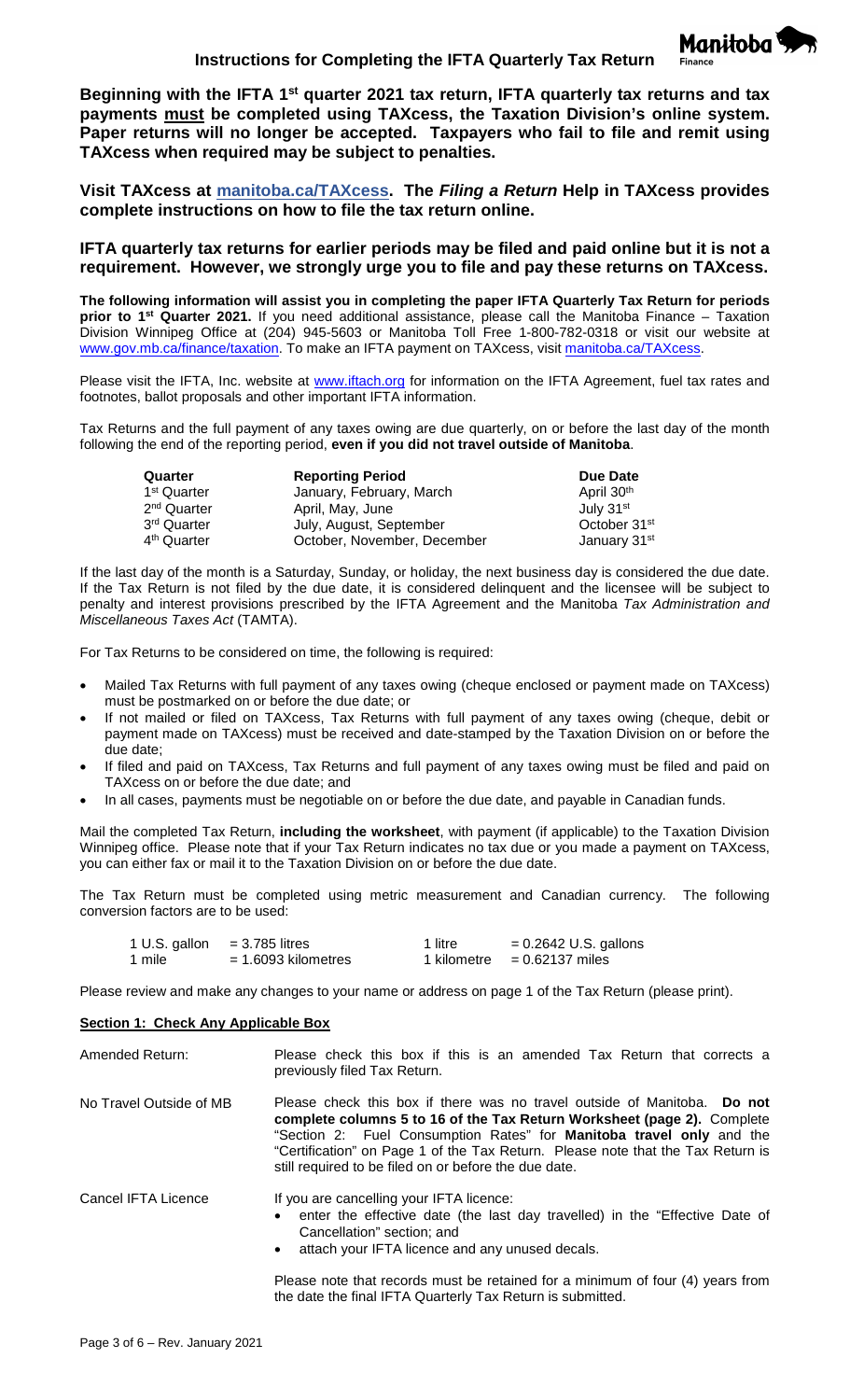## **SKIP to Section 4: Delinquent IFTA Quarterly Tax Return(s)**

This section lists the IFTA Quarterly Tax Return(s) that have not yet been received by the Taxation Division. Please file these Tax Return(s) and submit payment (if applicable) to the Taxation Division to avoid additional penalty and interest. Please note that if the delinquent Tax Return(s) (with payment, if applicable) are not received before the next renewal period for the IFTA licence and decals, your IFTA licence will not be renewed and you will no longer be able to operate under IFTA.

## **Column 5: Jurisdiction**

Enter the two letter jurisdictional abbreviation (i.e. MB for Manitoba) for each IFTA jurisdiction in which you are reporting travel (see the IFTA Fuel Tax Rate Chart provided with the Tax Return for jurisdictional abbreviations). For all travel in non-IFTA jurisdictions, the information will be entered on the "OTHER" line at the bottom of the Tax Return Worksheet (page 2 of the Tax Return).

### **Column 6: Fuel Type**

Enter the one letter fuel code (i.e. D for diesel) for each IFTA and "OTHER" jurisdiction. See "Section 2: Fuel Consumption Rates", on page 1 of the Tax Return for the one letter fuel code for the different fuel types that may be used. You may require an additional "OTHER" line if you use more than one fuel type in a non-IFTA jurisdiction.

#### **Please note that fuel types must be grouped together on the Tax Return (i.e. list diesel for all jurisdictions, then list gas for all jurisdictions, etc.)**

### **Column 7: Surtax Rate (If Applicable)**

Please note that some IFTA jurisdictions charge an extra tax for each taxable litre purchased. This surtax is not collected at the pump or at the time fuel is withdrawn from bulk storage. The surtax is collected on the Tax Return.

Enter the surtax rate, if applicable, for the jurisdiction and fuel type from the IFTA Fuel Tax Rate Chart provided with the Tax Return.

### **Column 8: Total Kilometres Travelled**

Enter **all** kilometres travelled in the jurisdiction during the quarter, including kilometres travelled by an **F-plated vehicle.** Do **not** include travel during the valid period for a Single Trip Permit. Round to the nearest whole kilometre.

### **Column 9: Taxable Kilometres Travelled**

Enter only the taxable kilometres travelled in IFTA jurisdictions during the quarter, rounded to the nearest whole kilometre. Taxable kilometres is equal to the total kilometres travelled less exempt kilometres. Exempt kilometres include:

- any non-taxable kilometres allowed by the jurisdiction (i.e. off-highway kilometres). Please contact the jurisdiction directly if you have any questions on exempt kilometres.
- travel during the valid period of a Single Trip Permit issued for fuel tax paid for IFTA purposes only. Please include a copy of the permit with the Tax Return.
- **F-plated vehicles** operating in accordance with Section 180 of The Highway Traffic Act, using coloured fuel exempt from fuel tax in Manitoba. Clear fuel used by any vehicle, including an **F-plated vehicle**, is taxable at the rates indicated.

Please note that all jurisdictions require documentation to be retained to support a claim of tax exempt kilometres.

### **Column 10: Taxable Litres Consumed**

Divide the number in Column 9 by the Average Kilometres Per Litre factor in "Section 2: Fuel Consumption Rates" on page 1 of the Tax Return for the appropriate fuel type. Round to the nearest whole litre.

#### **Column 11: Tax Paid Litres Purchased**

Enter the total **tax** paid litres of fuel purchased in each jurisdiction. Round to the nearest whole litre. Only receipts showing tax paid fuel may be used to claim tax paid litres. This includes fuel purchased from stations and tax paid fuel dispensed into vehicles from a bulk storage tank.

Enter the total **non-tax** paid litres of fuel purchased on the "OTHER" line at the bottom of the worksheet. Enter the fuel type in Column 6.

For **F-plated vehicles** using coloured fuel, enter the number of litres of coloured fuel dispensed into these vehicles on the "OTHER" line at the bottom of the worksheet. Enter the fuel type in Column 6.

Even though these are not tax paid litres, it is important that the number of litres of non-tax paid fuel used in vehicles is included in the Tax Return as instructed, in order that an accurate average kilometre per litre factor can be calculated.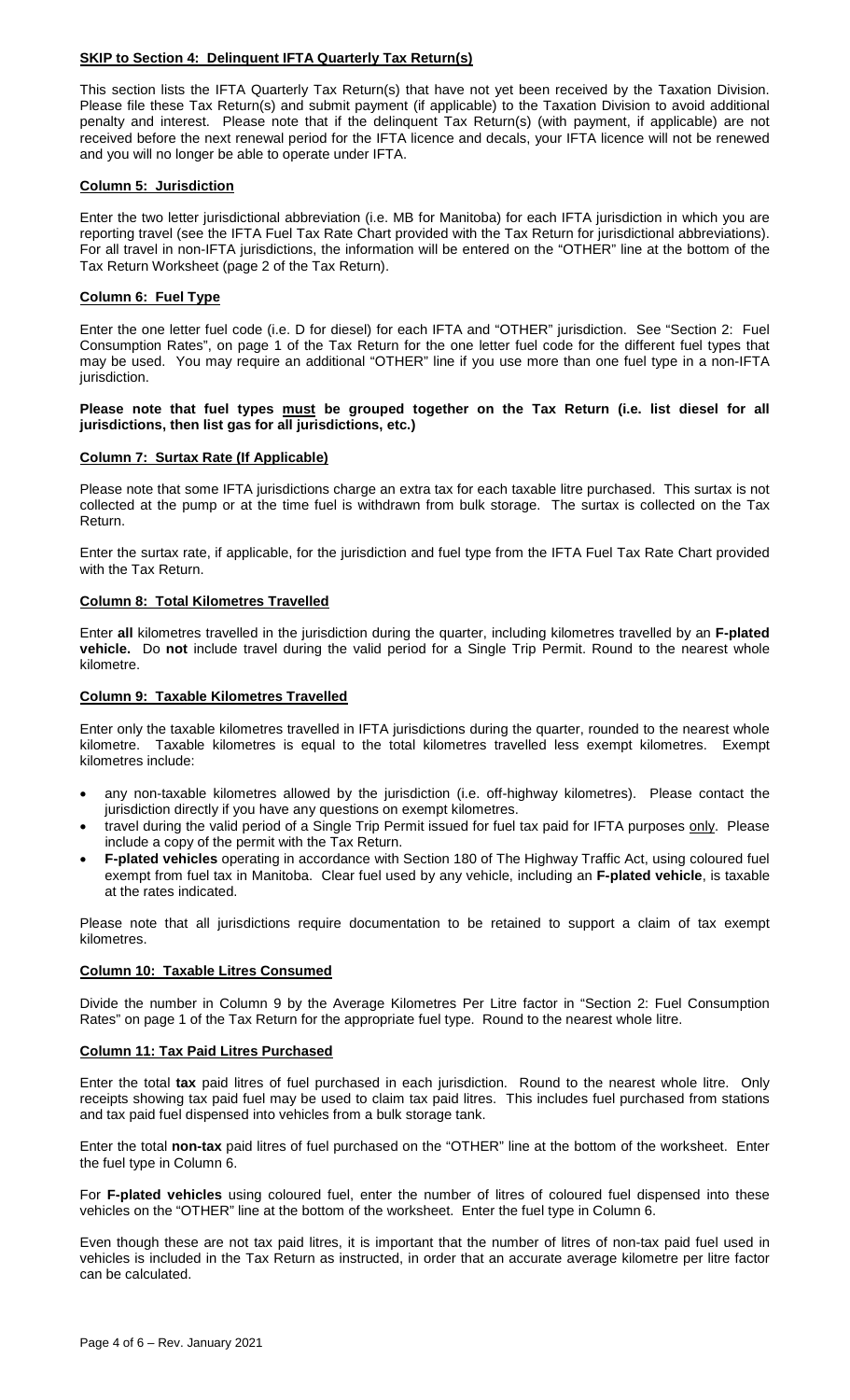Clear fuel litres purchased in another IFTA jurisdiction for use in an **F-plated vehicle** should be entered in that jurisdiction, as all kilometres travelled using clear fuel in any IFTA jurisdiction (including MB) are taxable.

Please note that all tax paid purchase invoices and bulk storage withdrawal records must be retained for four (4) years to support tax paid purchases.

## **Column 12: Net Taxable Litres**

Subtract Column 11 from Column 10 and enter the amount. Round to the nearest whole litre. If the difference is a negative number, the credit amount must be in brackets ( ).

### **Column 13: Tax Rate**

Enter the tax rate for the quarter for the jurisdiction and fuel type from the IFTA Fuel Tax Rate Chart provided with the Tax Return.

## **Column 14: Tax Due**

Multiply Column 12 by Column 13 to calculate the tax or credit due for the jurisdiction. If there is a surtax, multiply Column 7 by Column 10 and add the amount to the tax or credit due calculated above. Round to two (2) decimal places. Enter any credit amounts in brackets ( ).

#### **Column 15: Interest Payable**

Interest is due for the late filing of a Tax Return, non-filing of a Tax Return or underpayment of taxes.

Multiply the amount in Column 14 by the monthly interest rate, on the IFTA Fuel Tax Rate Chart provided with the Tax Return. Round to two (2) decimal places. Do not calculate interest for any jurisdiction with which you have a credit balance in Column 14.

#### **Column 16: Total Due**

Add Column 14 and Column 15 and enter the amount. Round to two (2) decimal places. Enter any credit amount in brackets ( ).

#### **Line 17: Totals**

Enter the totals of Columns 8, 9, 10, 11, 12, 14, 15 and 16, remembering to deduct any amounts shown in brackets ( ) as these are credits.

**Please note that if you are reporting more than one fuel type on the Tax Return, you must determine the subtotals for each fuel type in Columns 8 and 11.** These subtotal amounts for each fuel type will be carried forward to "Section 2: Fuel Consumption Rates" on page 1 of the Tax Return.

#### **SKIP to Section 2: Fuel Consumption Rates (Page 1 of the Tax Return)**

For each type of fuel you are reporting:

- 1) Enter the total kilometres traveled in all jurisdictions (total of Column 8 for each fuel type).
- 2) Enter the total litres purchased in all jurisdictions (total of Column 11 for each fuel type).
- 3) Divide the total kilometres travelled in all jurisdictions by the total litres purchased in all jurisdictions. Enter this amount as the Average Kilometres Per Litre. Round to two (2) decimal places.

### **Section 3: Calculation of Tax Due (Credit)**

| Tax Due (Credit) (A):                | Enter the amount on Line 17 for the total of Column 16.                                                                                                                                                                                                                                                            |
|--------------------------------------|--------------------------------------------------------------------------------------------------------------------------------------------------------------------------------------------------------------------------------------------------------------------------------------------------------------------|
| Penalty (10%) (B):                   | If the total tax due is greater than \$100 AND:<br>1. the Tax Return is filed late, OR<br>2. the tax due is not paid on or before the date of the filing of the Tax Return,<br>enter a penalty of 10% of the total tax due (Line $(A)$ ). Please note that there is no<br>penalty if there is a credit balance.    |
| Previous Balance (Credit)<br>$(C)$ : | This amount is pre-printed on the Tax Return. If you have requested a refund on a<br>previous Tax Return but have not yet received payment, do not claim a credit for<br>the amount of the refund on your return. A cheque is sent to you by separate mail.                                                        |
| TOTAL DUE (Credit) (D):              | Add the total of Lines (A), (B) and (C). Please remember to deduct any credit<br>amounts. This is the amount due as of the date you completed this return. Please<br>note that this amount may change due to calculation errors and interest and penalty<br>adjustments.                                           |
| AMOUNT PAID (E):                     | Enter the amount of your payment. This amount should equal the amount on Line<br>(D). If applicable, please make the cheque or money order payable to the "Minister"<br>of Finance". If no payment is made, enter "0.00". Do not claim a credit on this line.                                                      |
| <b>Refund Requested:</b>             | If you would like a refund of your IFTA credit (must be \$10.00 or greater), please<br>check the box indicated. If you do not request a refund, the credit will be carried<br>forwarded and may be applied to future IFTA payments or taxes owing under any<br>tax statutes administered by the Taxation Division. |